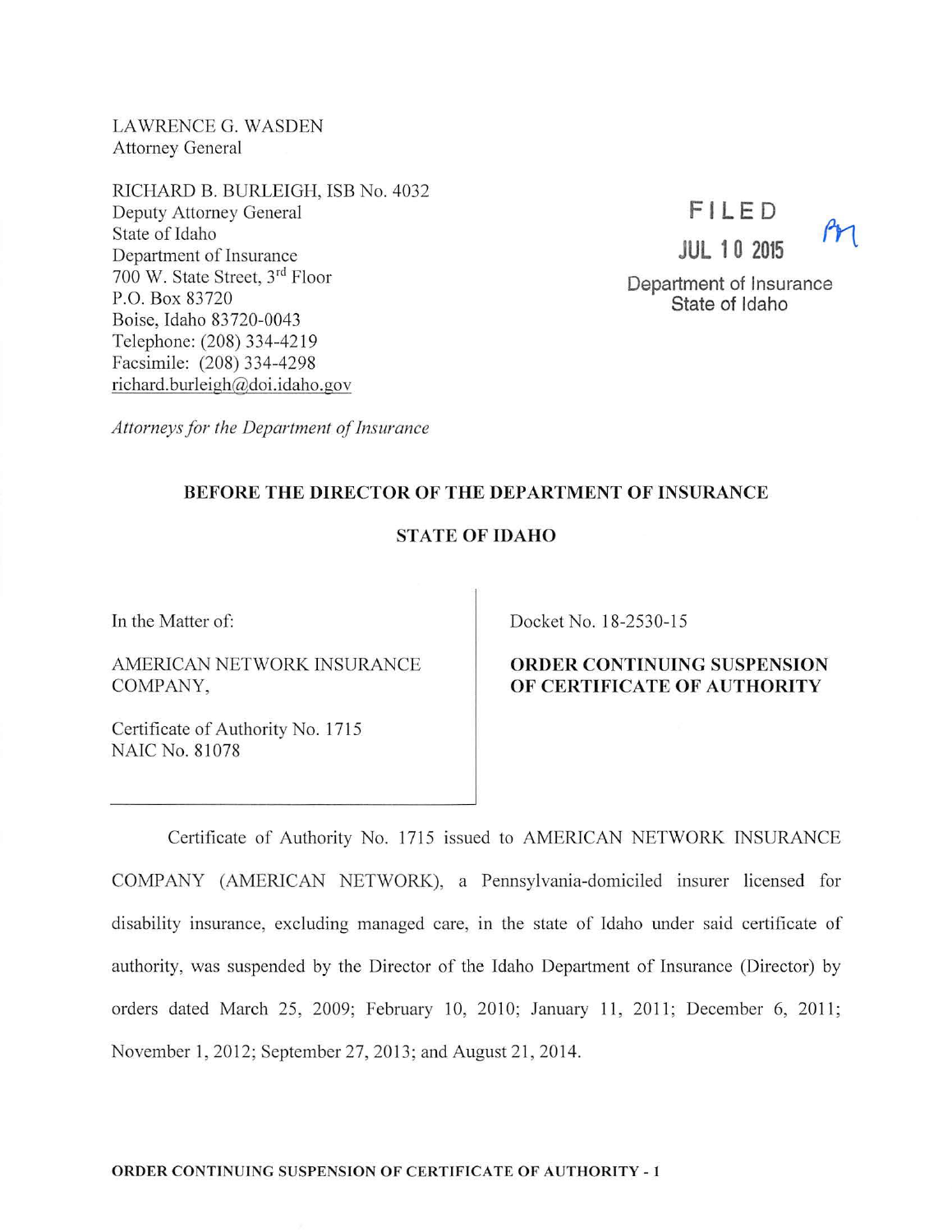On January 6, 2009, AMERICAN NETWORK was placed into rehabilitation by order of the Commonwealth Court of Pennsylvania, in Cause No. 4 M.D. 2009, based on the Petition for Rehabilitation of American Network Insurance Company filed by the Insurance Commissioner of the Commonwealth of Pennsylvania. On May 3, 2012, said court entered an order denying a petition by the rehabilitator to place AMERICAN NETWORK in liquidation and declaring the court's January 6, 2009, order for rehabilitation to remain in effect.

The Director, having reviewed the foregoing and the requirements of Idaho Code § 41- 327, and good cause appearing therefor,

NOW, THEREFORE, IT IS HEREBY ORDERED, pursuant to Idaho Code§ 41-327(3), that Certificate of Authority No. 1715 issued to AMERICAN NETWORK be CONTINUED IN SUSPENSION, effective immediately, for a period of one (1) year from the date of this order. The Director may terminate the suspension sooner if the cause for said suspension is corrected and AMERICAN NETWORK is otherwise in compliance with title 41, Idaho Code.

IT IS HEREBY FURTHER ORDERED that AMERICAN NETWORK comply with the requirements of Idaho Code  $\S$  41-329, including  $\S$  41-329(2), which provides: "During the suspension period the insurer shall not solicit or write any new business in this state, but shall file its annual statement, pay fees, licenses, and taxes as required under this code, and may service its business already in force in this state, as if the certificate of authority had continued in full force."

IT IS HEREBY FURTHER ORDERED, pursuant to Idaho Code § 41-330(1), that, within four (4) days after notice of this suspension is provided, AMERICAN NETWORK shall notify, by any available means, every person authorized to write business in the state of Idaho by said insurance company, to immediately cease to write any further insurance business for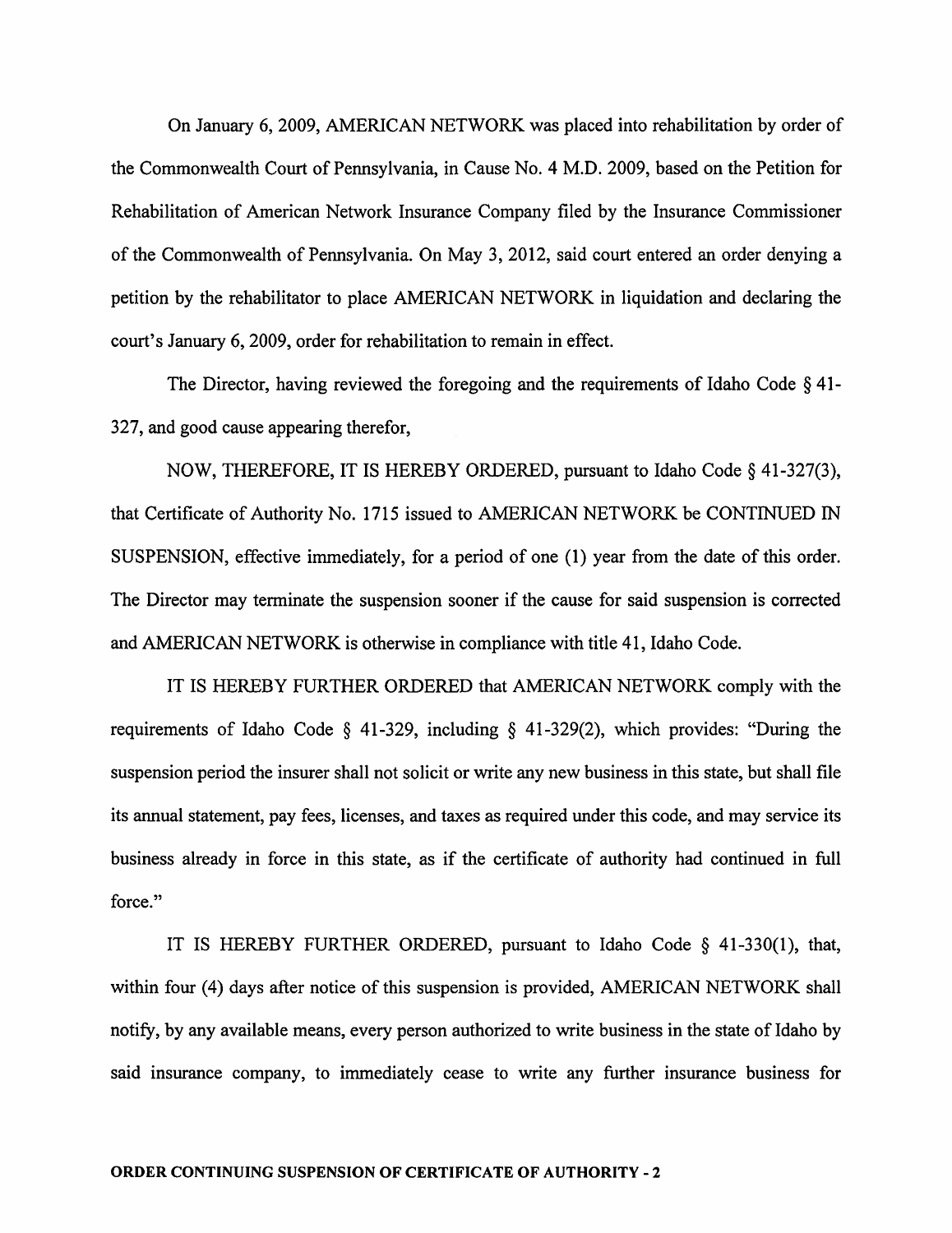AMERICAN NETWORK in Idaho unless such action bas already been taken pursuant to prior order of the Director.

DATED this  $\mathbf{1} \cdot \mathbf{a}$  day of July, 2015.

STATE OF IDAHO DEPARTMENT OF INSURANCE

en L. Camera

DEAN L. CAMERC Director

### NOTIFICATION OF RIGHTS

This is a final order of the Director. Any party may file a motion for reconsideration of this final order within fourteen (14) days of the service date of this order. The agency will dispose of the petition for reconsideration within twenty-one (21) days of its receipt, or the petition will be considered denied by operation oflaw. *See* Idaho Code§ 67-5246(4).

Pursuant to Idaho Code §§ 67-5270 and 67-5272, any party aggrieved by this final order or orders previously issued in this case may appeal this final order and all previously issued orders in this case by filing a petition in the district court of the county in which:

- 1. A hearing was held,
- ii. The final agency action was taken,
- iii. The party seeking review of the order resides, or operates its principal place of business in Idaho, or
- iv. The real property or personal property that was the subject of the agency action is located.

An appeal must be filed within twenty-eight  $(28)$  days of  $(a)$  the service date of this final order, (b) an order denying petition for reconsideration, or  $(c)$  the failure within twenty-one  $(21)$ days to grant or deny a petition for reconsideration, whichever is later. *See* Idaho Code § 67-

#### ORDER CONTINUING SUSPENSION OF CERTIFICATE OF AUTHORITY - 3